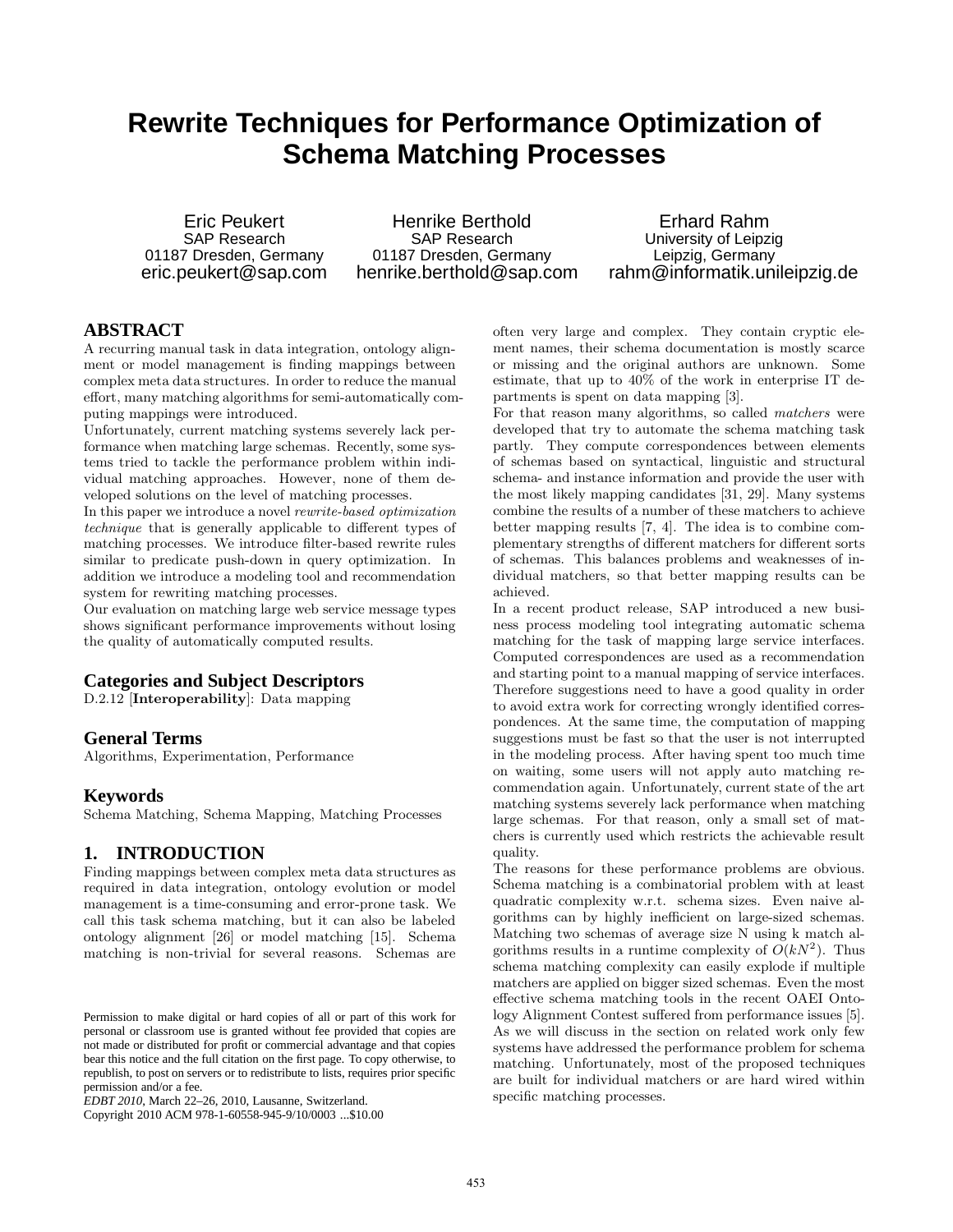We therefore propose a generic rewrite-based approach for significantly improving the performance of matching processes. We are aiming at optimizing a matching process in a similar way as for query optimization in databases. We model matching processes as graphs and apply rewrite techniques to improve the performance and to retain or improve the result quality of matching processes. The process rewrite approach is orthogonal to existing techniques for improving the performance of matching systems. Since our approach is similar to query optimization in databases we expect a number of further opportunities to improve mapping performance in future.

### Our contributions are:

Flexible matching process: We model schema matching processes as graphs where nodes are operators and edges represent data flow. We introduce a set of operators and their functionality. Our process graph model contains a filter operator that is able to prune comparisons between elements early in the matching process. This pruning is supported by a new data structure, a so called comparison matrix. This matrix will be used by matchers to decide what element comparisons are necessary. We develop two types of filter operators: a static threshold-based filtering and a dynamic filtering. The dynamic filtering allows to prune comparisons without losing on precision and recall.

Rewrite-based optimization: Analogous to cost-based rewrites in database query optimization, we treat the performance improvement problem as a rewrite problem on matching processes. This allows expressing performance and quality improvement techniques by special rewrite rules. In particular, we propose novel filter-based rewrite rules utilizing the proposed filter operator. A simple cost model is used to decide which parts of a matching process to rewrite. A tool for modeling matching processes and a recommender system for rewrites: We developed a tool that can be used for modeling schema matching processes. The modeled processes can later be executed by users of schema matching systems. Additionally a recommender system was implemented that applies our found rewrite rules onto the modeled processes.

Real world evaluation We evaluated the performance improvement of our approach on real SAP service interfaces. Our result shows that a significant performance improvement can be achieved without losing the quality of the applied matching system.

The remainder of this paper is organized as follows: Section 2 gives an overview to existing approaches to improve schema matching. Section 3 introduces our matching process graph model. After that, Section 4 describes the graph based rewrite technique, the new filter operator, and the filter-based rewrite rule. In Section 5 our tool for modeling matching processes and our recommendation system is presented. Finally we evaluate our approach in Section 6 and finish with a conclusion in Section 7.

# **2. RELATED WORK**

A wealth of schema matching techniques can be found in literature as surveyed in [29, 31]. Some techniques primarily rely on available schema information whereas others rely on instance data and additional sources like thesauri or dictionaries [7, 23, 27]. The way how the input information is processed highly influences individual performance properties of a matching algorithm. Element level techniques only consider schema elements in isolation such as string-based edit distance, n-gram and soundex code [17]. These techniques are simpler than structure-based approaches and can thus be executed faster.

All currently promoted matching systems use a combination of different matching techniques for improving the quality matching results. The topology of the matching system has a major impact on the performance and the quality of a matching task. Similar to [14] we identify three different types of matching topologies: (1) Parallel combination, (2) Sequential combination and (3) Iterative computation. Figure 1 visualizes the different topologies.



Figure 1: Matching system topoplogies: (a) parallel combination (b) sequential combination (c) iterative computation

Parallel combination implies that all matchers are executed independently, typically on the whole cross product of sourceand target schema elements. Results of individual matchers, so called similarity matrices, are put into a similarity cube [7]. A similarity aggregation operation reduces the cube down to a single similarity matrix and a selection operator cuts off similarity values by using a threshold. Unfortunately, parallel combination approaches may result in performance problems if all matchers are executed for all comparisons.

Sequential combination systems rely on a sequence of matchers to narrow down a set of mapping candidates as done in CUPID [23] or within the ontology matching system

Falcon AO [19]. This sequencing can improve performance since the search space is reduced by the first matchers. However, the performance improvement is achieved at the risk of losing possible mapping results. Unfortunately, building and extending such systems is cumbersome and the order of matchers within sequential systems is fixed. A step towards simplifying the construction of sequential matching strategies was the refine operator [6]. It allows to put a mapping result as input to a matcher that can then refine the found correspondences.

Iterative computation systems aim at an iterative improvement of the mapping result but they can severely loose on performance. For instance the ASMOV-System performed quite well on the OAEI2008 contest but took more than 3 hours to compute a result. In comparison to that, the RIMOM-System only took 24 minutes for the same mapping task. Another well-known representative of that group is the SimFlooding approach [24].

Some systems mix all three topologies in order to improve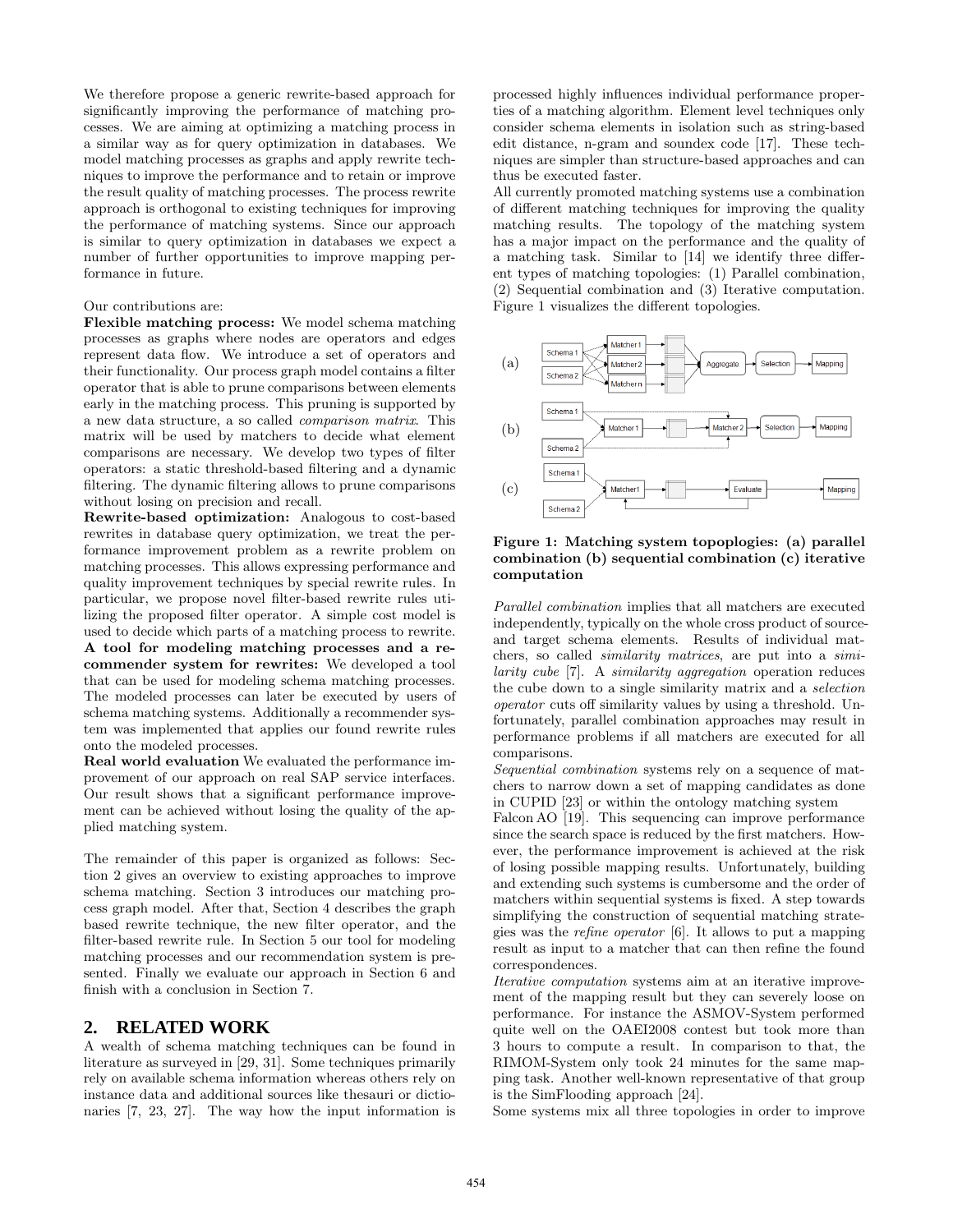their result mapping such as CUPID [23] that mixes parallel with sequential execution and ASMOV [34] that mixes all three topologies.

Recently some groups began to introduce so called meta matching systems [31, 21, 13]. These systems allow creating arbitrary matching processes with different topologies and selections of matchers. This can be used to create domain specific matching systems that achieve high result quality and also provide a good performance. However, meta matching systems introduce complex tasks to solve: which matchers to select, in what order to execute them and how to parameterize each matcher.

For the different types of systems several techniques for improving the performance were introduced:

#### Divide and conquer:

A number of systems apply a divide and conquer strategy when matching large schemas. They first try to manually or automatically identify relevant fragments [8], blocks [20, 18], partitions [1, 28] or clusters [32, 30]. The further matching is then performed on these identified schema parts, which reduces the search space. Unfortunately, this approach could worsen the overall result quality.

#### Filtering schema parts:

Some systems apply a schema reduction upfront by filtering out the relevant context [8] or by involving the user through a questionnaire [9]. Some systems automatically identify non-needed edges in the schema-graph structure [4] or apply heuristics to reduce the number of comparisons at the cost of quality [12]. Also the famous edit-distance algorithm can be improved by early pruning of comparisons [16]. Similar strategies for reducing the search space were proposed in the record-linkage area. These strategies are called blocking [2] and try to reduce the number of candidate record comparison pairs while still maintaining a reasonable linkage accuracy.

#### Avoiding repetitions:

A general performance technique is to avoid the repeated execution of the same subtask. For example, a pre-matching step such as tokenizing all labels avoids the repeated tokenization in later match comparisons [30].

#### Improved data structures:

A number of techniques use special data structures like indexes or hash tables to improve performance. Indexing helps to quickly identify the right elements to compare with. For instance, the B-Match-Approach [11] indexes tokens and its labels. That saves string comparisons based on the assumption that two similar labels share at least one common token. Others remove the nested looping effort since each element in the source needs to be compared to each element in the target by introducing a hash-join like method [4]. They also cache already computed results for later reuse.

#### Optimization of performance on the process level

Most performance improvement techniques mentioned so far are hard wired into fixed matching processes or act on the level of individual matchers. Some systems already try to tune so called meta matching systems at the level of processes as done in Apfel [13] and eTuner [21]. But they only focus on quality and not on performance.

Today, performance issues are only tackled indirectly. Given some quality and performance requirements, some systems support the automatic selection of appropriate matchers or through questionnaires [25]. For instance the RIMOM system [22] automatically selects or unselects label-based or

structure-based matchers depending on the specifics of the input schemas. Other systems support the automatic selection of whole matching processes out of a set of given ones [33].

In this paper we focus on automatically finding the best order of matchers within a given matching process to improve runtime performance. The work that is closest to our work is the MatchPlanner-System [10]. Given a number of matchers the system learns a decision-tree that combines these matchers. As a side-effect, by restricting the number of matchers and the deepness of the tree a user can influence the performance of the matching system at the cost of result quality. Unfortunately, these decision trees need to be learned for every new domain. Also, the effort of executing the matchers of a given tree for every source/target element pair is still high.

In contrast to previous work, we aim at a flexible rule-based approach to optimize the performance of general match processes. With our approach we are able to model arbitrary parallel, sequential and iterative matching systems including the functionality that the refine operator offers. Also, we are able to transform parallel combinations of matchers into faster sequential combinations without losing on precision and recall.

### **3. MATCHING PROCESS MODEL**

In this paper we follow a meta matching system approach. We treat matchers and matching systems as abstract components that can be organized in processes. Similar to the e-tuner system [21] we model matching systems as a complex graph-based matching process:

Definition 1. A matching process MP is represented by a matching process graph. The vertices in this directed graph represent operations from an operator library L. Each vertex can be annotated with a set of parameters. Edges within the graph determine the execution order of operations and the data flow (exchange of schemas and mappings between operations). In order to allow modeling performance aspects on the process level we also use so-called comparison matrices as part of the data flow.

Before describing our set of operations we first need to introduce some foundations of our matching process model such as schema, mapping, and comparison matrix:

A schema S consists of a set of schema elements. Each schema element s has a name, a data type, one or no parent schema element, and a set of children schema elements. The kind of schema is not restricted and can refer to any meta data structure that can be matched such as trees, ontologies, meta models, as well as database schemas.

A mapping M between a source schema S and target schema T is a quadruple  $(S, T, A, CM)$ . The similarity matrix  $A =$  $(a_{ij})$  has  $|S| \times |T|$  cells to represent a match result. Each cell  $a_{ij}$  contains a similarity value between 0 and 1 representing the similarity between the ith element of the source schema and the jth element of the target schema. The optional comparison matrix CM defines which elements of a source schema need to be compared with elements of the target in further match operations. This matrix is defined as  $CM = (cm_{ij})$  with  $|S| \times |T|$  cells. Each cell  $cm_{ij}$  contains a boolean value that defines whether the comparison should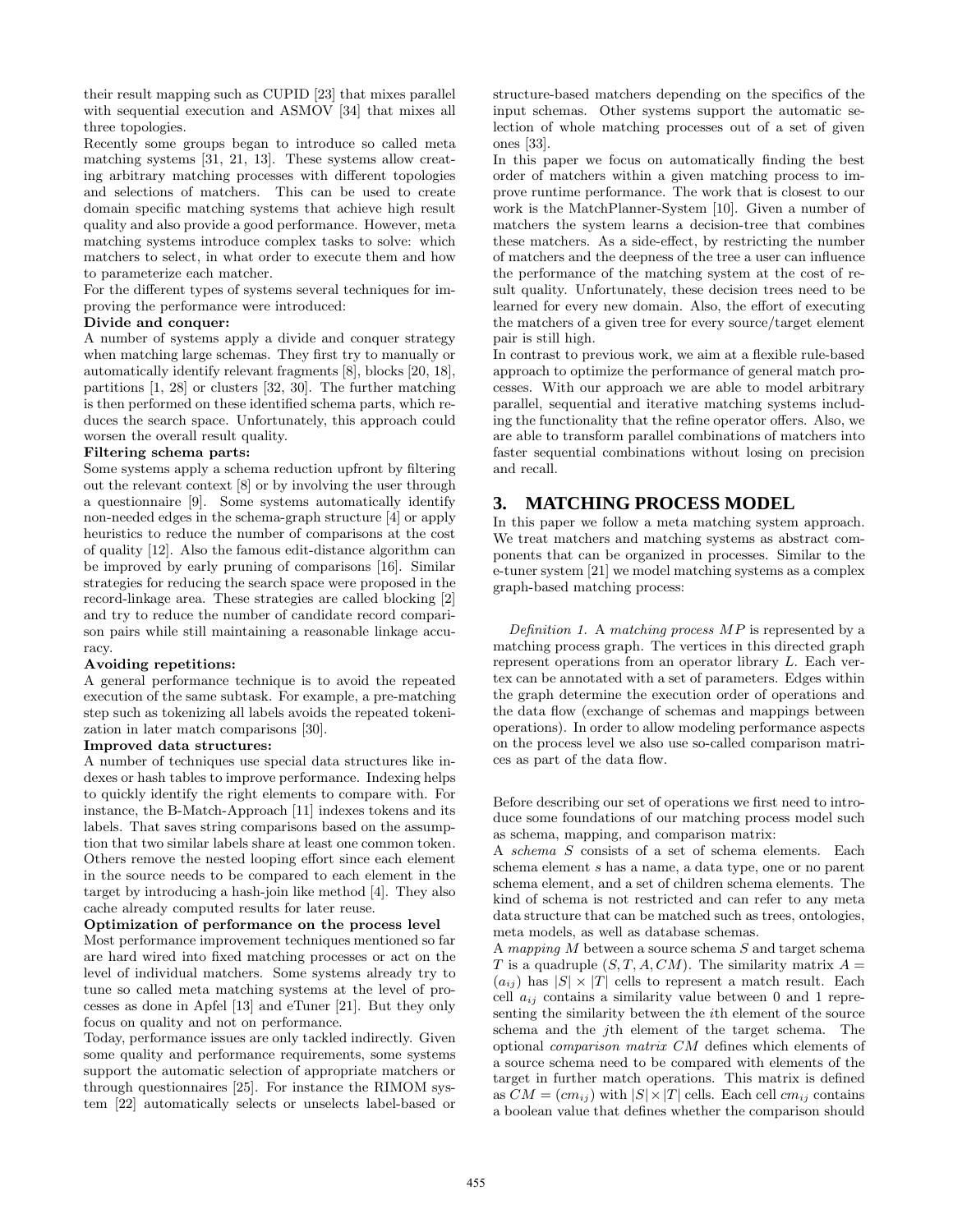be performed in the following match-operations. The role of the comparison matrix will be described in detail in the following sections.

Operations take the data of the input edges and produce data on an output edge. Each operation has a set of parameters that can be set. The operations are typed. This implies that the sequence of operations within a process is restricted by the input and output data of the individual operations, i.e. some operations in the graph need mappings as input whereas others need schemas.

We include the following operations in our operation library. Most of them were commonly proposed in literature [21, 3, 6]:

- The *SchemaInput*  $S_{in}$  and *MappingOutput*  $M_{out}$  are specific operations that represent the interface to a matching process. The schema-input operation takes a meta data structure as input and creates a schema as output, whereas the mapping-output takes a mapping as input and returns arbitrary mapping formats as output.
- The *SchemaFilter* operation  $SF$  filters incoming schemas to a given context, e.g. all non leaf elements could be removed from a schema. The output of the Schema-Filter is again a schema but with a possibly smaller set of schema elements. This operation is similar to context-filters in COMA++ that narrow the context that is required for a matching task.
- The *Match* operation *mat* either takes a source and a target schema  $S$ ,  $T$  or a mapping  $M$  as input. If a mapping is given, the attached source and target schemas and the comparison matrix CM are used for matching. If no comparison matrix is given, it will be initialized by setting all its cells to true. A parameter defines the type of match algorithm to be used. The match operation returns a new mapping A:  $A = mat(S, T, CM)$ . It computes a similarity between two schema elements i and j if the value of  $cm_{ii}$ in CM is true.
- The *Selection* operation Sel takes a mapping A as input and produces a mapping B. It applies a condition cond on each cell. If the condition evaluates to false, the value of the cell is set to 0; otherwise  $b_{ij} = a_{ij}$ . Different selection conditions can be used such as: threshold, delta or topN [7].
- The *Aggregate* operation  $Agg$  takes n mappings  $A_1, \ldots, A_n$  that refer to the same source and target schemas and aggregates them to a single mapping B using the aggregation function  $f$ . The entries of  $B$  are computed by  $b_{ij} = f(a_{1ij}, \ldots, a_{nij})$ . The behavior of the aggregation depends on the aggregation function f. We subsume common aggregation functions such as weighted sum, average or max under aggregate union Aggunion operations. However, f could also perform an intersection  $Agg_{intsect}$  of given mappings: An entry in B contains a value greater than 0 only for those cells that have a value greater than 0 in all input mappings. The similarity value of each cell in  $B$  is calculated by applying  $f: b_{ij} = f(a_{1ij}, \ldots, a_{kij})$  iff  $\forall k: a_{kij} > 0$ otherwise  $b_{ij} = 0$ .



Figure 2: Example complex matching process

• The Filter operation  $F$  takes as input a mapping  $A$ , the comparison matrix  $CM$  that is referenced by  $A$ , and a filter condition cond. It applies the filter condition cond to all entries  $a_{ij} \in A$ . The output of the filter operation is the mapping A together with its new comparison matrix  $CM'$ . If  $cond(sim_{ij}) = true \wedge cm_{ij} =$ true then  $cm'_{ij} = true$ ; otherwise  $cm'_{ij} = false$ ; Later in this paper we propose two conditions for cond that is a static threshold-based condition and a dynamic condition. Throughout this paper, the filter operation is then either referenced by  $F_{th}$  for the threshold-based and  $F_{dyn}$  for the dynamic case.

The introduced set of operations is not complete (i.e a difference operation  $Agg_{difference}$  could also be included), but it covers the most important operations that are needed to model a broad range of matching processes. In particular it contains operations and data structures that allow to improve the performance of matching processes. In Figure 2 an example of a complex matching process is given that can be constructed by applying our model. The visualized process contains parallel and sequential elements. Results of different types of matchers are treated differently. For instance, the non-matching element comparisons from the name matcher are matched with a wordnet matcher. An intersection of results from different match-approaches typically improves the overall precision.

# **4. GRAPH BASED REWRITE TECHNIQUE**

After having defined the preliminaries of our graph model we are now introducing our novel graph based rewrite techniques for matching processes. What we describe can be seen in analogy to database query optimization. However, there are some major differences that will be discussed throughout this section. Particularly, our rewrite rules could lead to changes in the execution result of a matching process while database query optimization leaves the query results unchanged. Our understanding of rewrite-based process optimization can be now be defined as follows:

#### Definition 2. Given:

- A matching process  $MP$  as defined.
- A set of Rewrite Rules  $RW$  that transform a matching Process  $MP$  into a rewritten matching process  $MP'$
- $\bullet$  A utility function U running over a matching process MP. The function can be defined over precision, recall and/or performance of the matching process.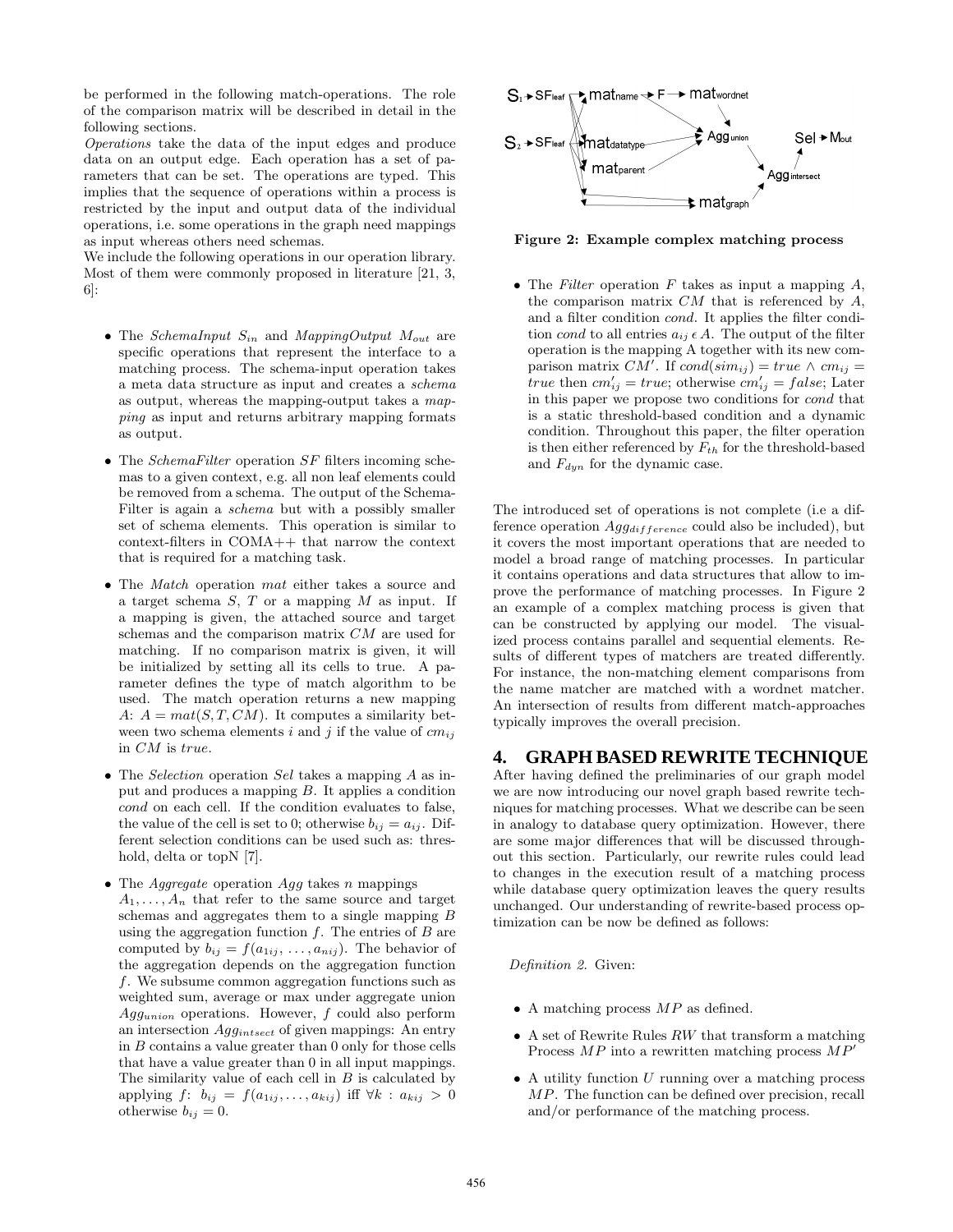The goal of rewrite-based matching process optimization is to create a new matching process  $MP'$  by applying rule  $rw \in RW$  onto a matching process MP so that  $U(MP') >$  $U(MP)$ .

In this initial paper we only introduce rewrite rules that improve the performance of a matching process. In the future, rewrite rules will also focus on improving the quality of matching processes. In this paper we describe a filterbased rewrite rule with two types of filter operators. One that improves speed without decreasing the quality, and another one where quality could decrease, but also increase, depending on the use case.

### **4.1 Filter Operators**

In order to allow modeling performance aspects on the process level we use the introduced Filter operator and the comparison matrix.

Figure 3 gives an example of applying the comparison matrix in a sequential matching process. Two simple schemas are first matched using the name matcher  $mat_{name}$ . Element pairs with a similarity lower than 0.2 are pruned out by setting the cell in the comparison matrix to false (visualized as a cross in the bottom matrix). The following namepath matcher  $[7]$   $mat_{namepath}$  is only computing similarities for the comparisons that are still in the comparison matrix. In the example, more than half of the comparisons are pruned out. Note that possible matches might be pruned out early



Figure 3: Example of filter process and its comparison matrix

even though they could be part of the overall mapping result. This behavior could drop recall but could also increase precision.

Our goal is to find the best sequential combination of matchers maximizing the number of pruned element pairs and at the same time minimizing the number of wrongly pruned comparisons that are part of the final mapping. The optimal solution would only drop comparisons that lost the chance to survive a later selection.

# **4.2 Incidence Graph**

With the new filter operation we create sequential strategies that potentially perform much faster than their parallel combined equivalent. Figure 4(b) shows a matching process that executes a name matcher and a namepath matcher in sequence. Executing a label-based matcher before executing a structural matcher like a namepath matcher is quite common in sequential matching systems as discussed in Section 2. We took a small library of matchers and investigated the effect on performance and precision/recall (FMeasure)



Figure 4: Combined and Sequential Process

of bringing all possible combinations of two matchers in a sequence. The library contains the following matchers: name (NM), namepath (NPM), children (CM), parent (PM), data type (DTM), leafs (LM). We selected a number of small sized schemas from the COMA evaluations [7], that contain representative properties for the domain of purchase order processing. For all pair wise combinations we created a parallel combined and a sequential combined strategy (see Figure 4(a) and (b)). In order to be comparable, we automatically tuned the aggregation weights, the selection thresholds and the filter thresholds for both strategies to achieve the best quality possible. For that purpose we applied a brute-force strategy of testing out the space of parameter settings in high detail.

From the best performing configuration we took the fastest ones and visualize their execution time in Figure 5. Since

Comparing execution time of best strategies



Figure 5: Comparing execution time of fastest, best performing sequential and combined strategies

we searched for the best quality configuration for sequential and combined strategies we found sequential strategies that did not filter at all. The achieved FMeasure of such sequential strategies is equal to the combined equivalent. These sequential strategies performed slower than the combined ones since they had to cope with the additional filter overhead. Yet the majority of combinations used a filter threshold that was bigger than 0. The execution times of those sequential strategies are significantly smaller than the combined ones. In some cases a significant part of comparisons was dropped out after the first matcher executed. Obviously there are some matchers that have better "filter-properties" whereas others should never serve as filter matcher. In order to make these observations reusable we represent the wellperforming combinations in a special graph data structure called Incidence Graph.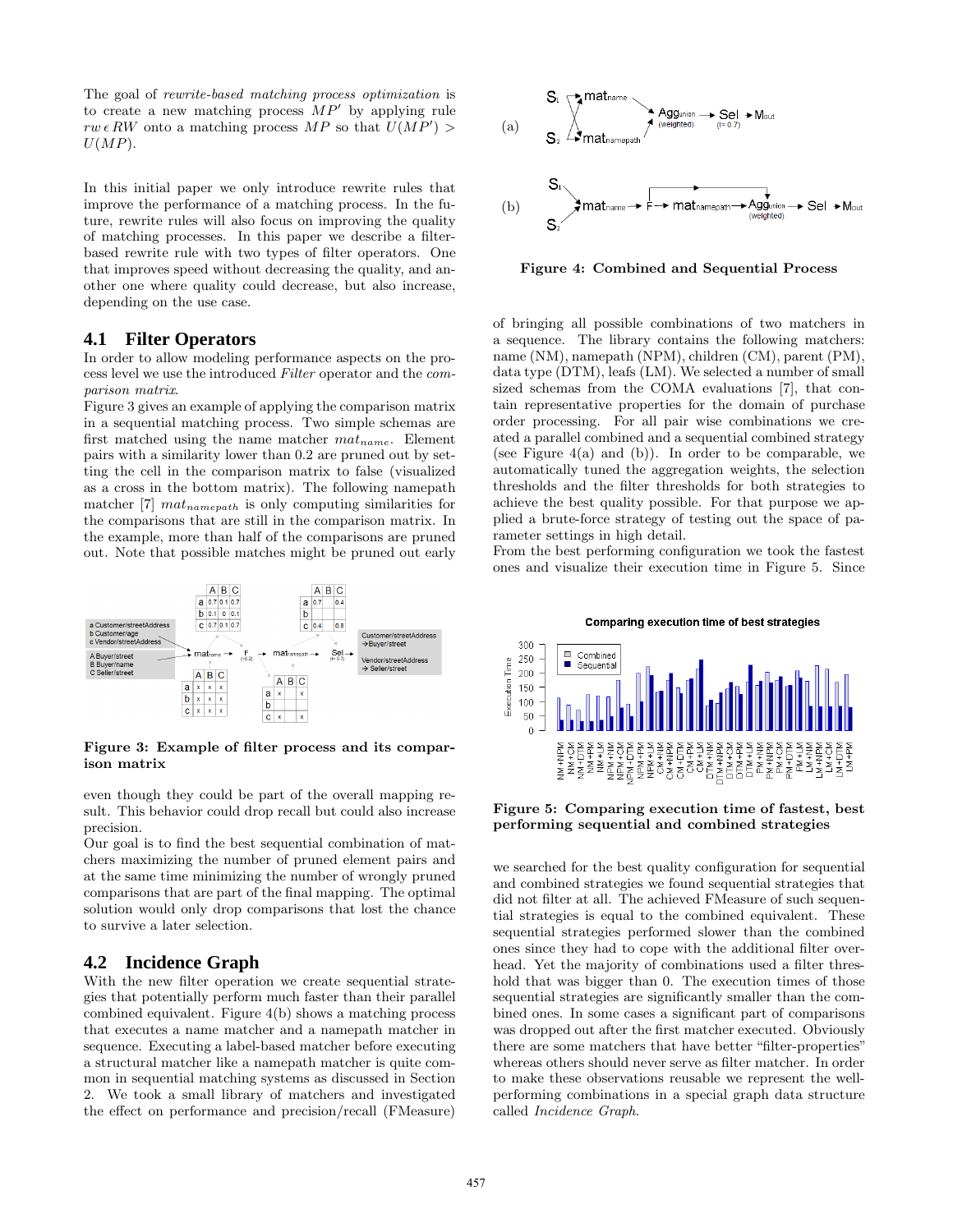Definition 3. The Incidence Graph is a directed graph that describes incidence relations between matchers mat from a given matcher library Mat in a given domain of schemas. The graph vertices represent match operations. If a significant speedup (> 20%) was achieved between matcher  $m a t_a$  and matcher  $m a t_b$  an edge  $(m a t_a, m a t_b)$  is added to the graph. Each match operation  $mat_x$  is annotated with the time  $R_x$  to execute the matcher on the simple mapping problem. Edges are annotated with the filter threshold that was found for the filter operator in the sequential execution example. They also store the percentage of the achieved speedup  $P_{ab}$  when executing  $mat_a$  before  $mat_b$ .  $P_{ab}$  can be computed as follows:  $P_{ab} = 1 - (R_{seq}/R_{comb})$  with  $R_{seq}$ being the runtime of the sequential strategy on the given simple mapping problem and  $R_{comb}$  being the runtime for the combined strategy. The higher the value  $P_{ab}$  is the better the sequential speedup was.

Sometimes two edges  $(mat_1, mat_2)$  and  $(mat_2, mat_1)$  between two matchers  $mat_1$  and  $mat_2$  are put into the graph. This happens if two matchers behave similar and therefore serve as good filter matchers for one another.

Figure 6 shows the graph that we found for our given matcher library in the purchase order domain. For simplicity we omit the found filter thresholds. An edge from the name matcher to the leaf matcher states the following: The runtime of sequentially executing the name matcher before the leaf matcher was 71% faster than the parallel combination of these matchers  $(P_{ab}$ -value 0.71 on the edge). The average runtime  $R_x$  of the individual matchers on the given mapping problem is associated to the corresponding node. We ob-



#### Figure 6: Incidence Graph Example containing only the individual runtimes and the achieved speed-up

served that the combinations that are encoded in the graph are quite stable for a given matcher library and different schemas. The filter thresholds were also nearly stable across different schemas. However, the graph must be recomputed for each new matcher library and schema domain since these properties are not generalizable. Later in the paper we will use the information about the achieved relative speedup and the individual runtime of matchers to decide, which sequential combination of two matchers is the best. In particular, the information in the graph will be an integral part of our simple cost model. Moreover, the graph will be used for the evaluation of our found rewrite rules.

# **4.3 Filter-based rewrite rule**

After having introduced the matching process model, including the filter operator and the incidence graph, we can now define our matching process rewrite rules.

Definition 4. A matching process rewrite rule specifies a match pattern, a condition that has to hold, and a description of the changes to be applied for the found pattern instances.

We will use a simple notation for illustrating matching process rewrite rules that will be used within the following sections. The abstract notation containing pattern, condition and applied change is shown in Figure  $7(a)$ . If the condition evaluated over a found pattern instance is true, the changes below the horizontal bar are applied to the pattern instance.



Figure 7: (a)Abstract matching process rewrite rule and (b) Simple example rule

Figure 7(b) shows a sample rule. An arrow between two operators specifies a direct path. The rule describes a pattern for two succeeding matchers  $mat_x$  and  $mat_y$  within a given process graph. The rule adds a filter operation  $F$  in between a found pair of these matchers to reduce the search space for  $mat_w$ .

In this paper we focus on filter-based rewrite rules. Yet, a number of other rules involving other schema and mapping operators are feasible. The use of filter rewrite rules is analogous to the use of predicate push-down rules for database query optimization which reduce the number of input tuples for joins and other expensive operators. The filter-based strategy tries to reduce the number of element pairs for match processing to also speed up the execution time.

The simple filter rule can be generalized to more complex patterns involving several matchers. An observation to utilize is that match processes are typically finished by selections to select correspondences exceeding a certain similarity threshold as likely match candidates. The idea is then to find rules for filtering out early those pairs that will be unable to meet the final selection condition.

We illustrate this technique with a rule for matching processes using several parallel matchers. The rule utilizes a relation  $\leq_{profit}$  over a set of matchers Mat:

A set of matchers  $Mat_p = \{mat_1 \dots mat_{n-1}\} \subset Mat$  profits from a matcher  $mat_x \in Mat$  with  $mat_x \notin Mat_p$  written as  $Mat_p \leq_{profit} mat_x$  if the following holds: There is a an edge in the incidence graph from  $mat_x$  to each  $mat_i \in Mat_p$ . Based on that relation we can now define a filter-based rewrite rule as shown in Figure 8. In our rewrite rules we introduce a special wildcard notation: For operators that have a schema as output we write  $*_S$  and for operators that have a mapping as output we write  $*_M$ . The pattern on top of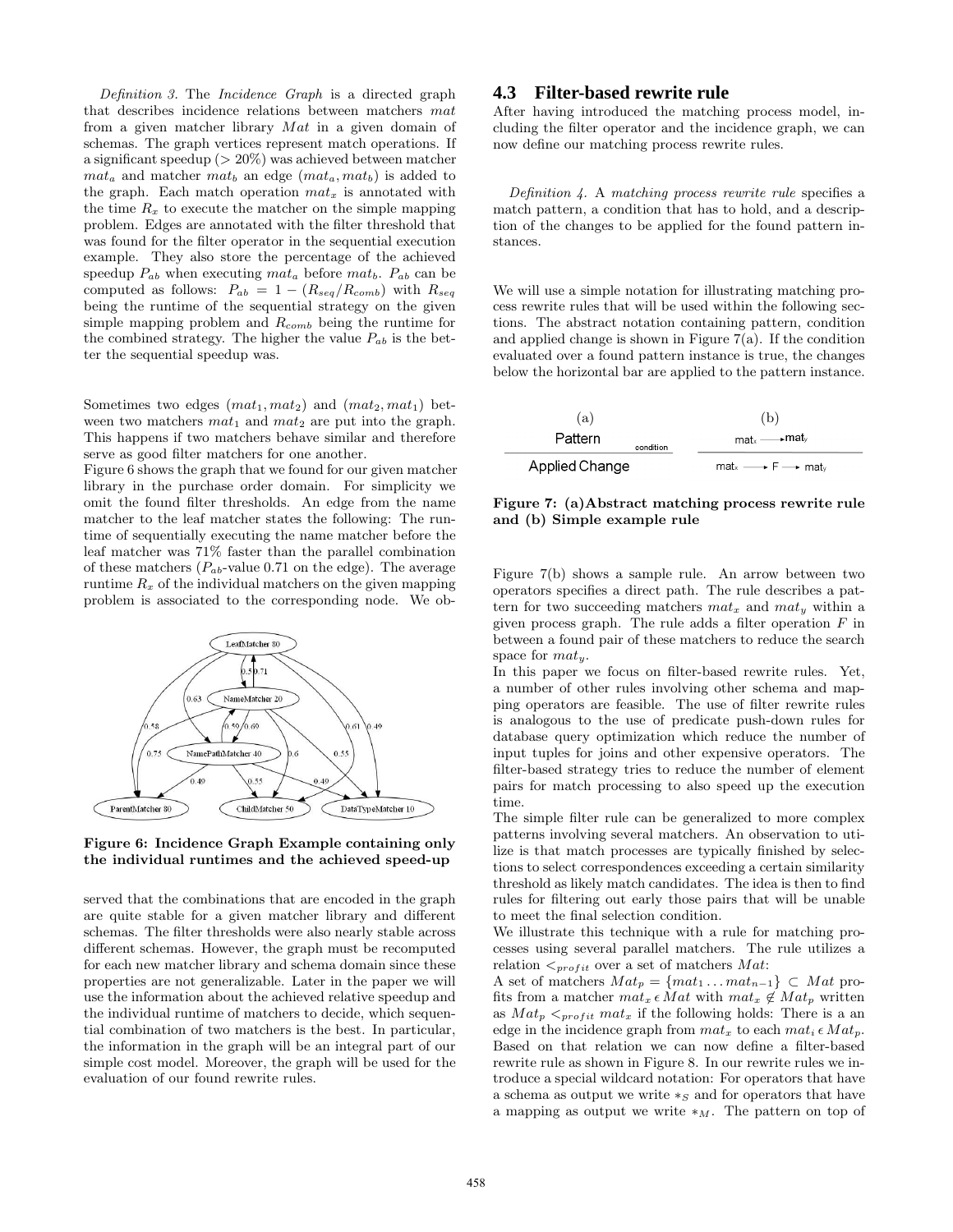

Figure 8: Filter-based rewrite rule  $(Rules)$  with schema input

the bar describes a part of a matching process that consists of two operators that output schemas  $*_S$  followed by a set of matchers  $\{mat_1 \ldots mat_n\}$  with  $mat_x \in \{mat_1 \ldots mat_n\}$  that are executed in parallel. Their result is aggregated in the Aggunion operation followed by a selection operation Sel. The condition evaluates to true, if a set of matchers profits from  $mat_x$ : { $mat_1 \dots mat_{x-1}$ }  $\lt_{profit} mat_x$ .

The applied rewrite below the bar adds a filter operation  $F$  after matcher  $mat_x$ . The behavior of the filter operation F will be described in the following paragraphs. The input of all matchers  $\{mat_1 \dots mat_{x-1}\}$  will be changed to F. The filtered result of  $mat_x$  will be added to the aggregation  $Agg<sub>union</sub>$  and the original result of  $mat_x$  will be removed from the Agg<sub>union</sub>. All matchers  $\{mat_{x+1} \ldots mat_n\}$  that do not profit from  $mat_x$  remain unchanged.

The rule  $Rules$  only covers patterns where the inputs are operators that provide schemas. Within complex matching processes that consist of sequential parts, the input to matchers could also be a mapping. In order to cover this, we added a second rewrite rule  $Rule_M$  where the input is changed to  $*_M$  (see Figure 9). After rewriting the process,



Figure 9: Filter-based rewrite rule  $(Rule_M)$  with mapping input

matn

the condition of the filter operation  $F$  must be defined. We

envision two types of filter conditions: a static and dynamic one.

#### *4.3.1 Static filter condition*

The static filter condition is based on a threshold. We refer to the threshold-based static filter with  $F_{th}$ . If a similarity value  $sim_{ij}$  in the input mapping is smaller than a given threshold, the comparison matrix entry is set to false. Each filter operation in a matching process could get different threshold-values that are adapted to the mapping they need to filter. In the rewrite we will reuse the annotated incidence graph that stores a filter threshold for each edge. If there are multiple outgoing edges from matcher  $mat_x$  we apply a defensive strategy: We set the filter-condition to the smallest threshold of all outgoing edges in the incidence graph from  $mat_x$  to matchers of  $\{mat_1 \dots mat_{x-1}\}.$ 

#### *4.3.2 Dynamic filter condition*

The dynamic filter condition adapts itself to the already processed comparisons and mapping results. Its overall idea is to filter out comparisons that already lost its chance to survive the final selection.

Given is a set of matchers  $\{mat_1 \dots mat_n\}$  that are contributing to a single aggregation operation  $Agg_{union}$ . Each matcher  $mat_a \in \{mat_1 \dots mat_n \}$  has a weight  $w_a$  and computes an output mapping similarity value  $sim_{a_{ij}}$ . If the aggregation operation  $Agg_{union}$  applies a weighted aggregation function  $aggsim_{ij}$  which is defined as follows:

$$
aggsim_{ij} = \sum_{m=1}^{n} w_m * sim_{m_{ij}} \tag{1}
$$

then the chance of not being pruned out can be computed after a matcher  $mat_x$  has been executed. Given the threshold  $Sel_{threshold}$  of the final selection  $Sel$  the following condition can be checked:

$$
\left(\sum_{\{mat_1...mat_n\}/mat_x} w_m * sim_{m_{ij}}\right) + w_x * sim_{x_{ij}} < Sel_{threshold}
$$
\n
$$
\tag{2}
$$

If a matcher is not yet executed we consider it with the maximal possible similarity  $sim_{i_j} = 1$ . If the computed aggregated similarity is smaller than the  $Sel_{threshold}$  then the comparison can be pruned by setting the respective cell in the comparison matrix to false.

When more matchers are already executed, the actual similarities of matcher  $sim_{m_{ij}}$  are known so that it will be much more probable that an element pair will be pruned. The dynamic filter condition ensures that the result of a filtered execution will not differ from a parallel execution. However, in most cases the dynamic filter does only begin pruning element pairs after some matchers have been executed. Example:

Imagine three matchers with weights  $w_1 = 0.3$ ,  $w_2 = 0.4$ and  $w3 = 0.3$  that contribute to an aggregation operation  $Aqq_{union}$  and a following selection operation with a threshold of 0.7. If the first matcher computes a similarity for two elements  $sim_{1_{ij}} = 0.2$  then the dynamic filter will not prune the comparison  $((0.4*1 + 0.3*1) + 0.2 * 0.3 = 0.76)$  $> 0.7$ ). The more matchers are involved, the more unlikely it is that an element pair will be pruned early on. If the second matcher results in  $sim_{2ij} = 0.35$  then the element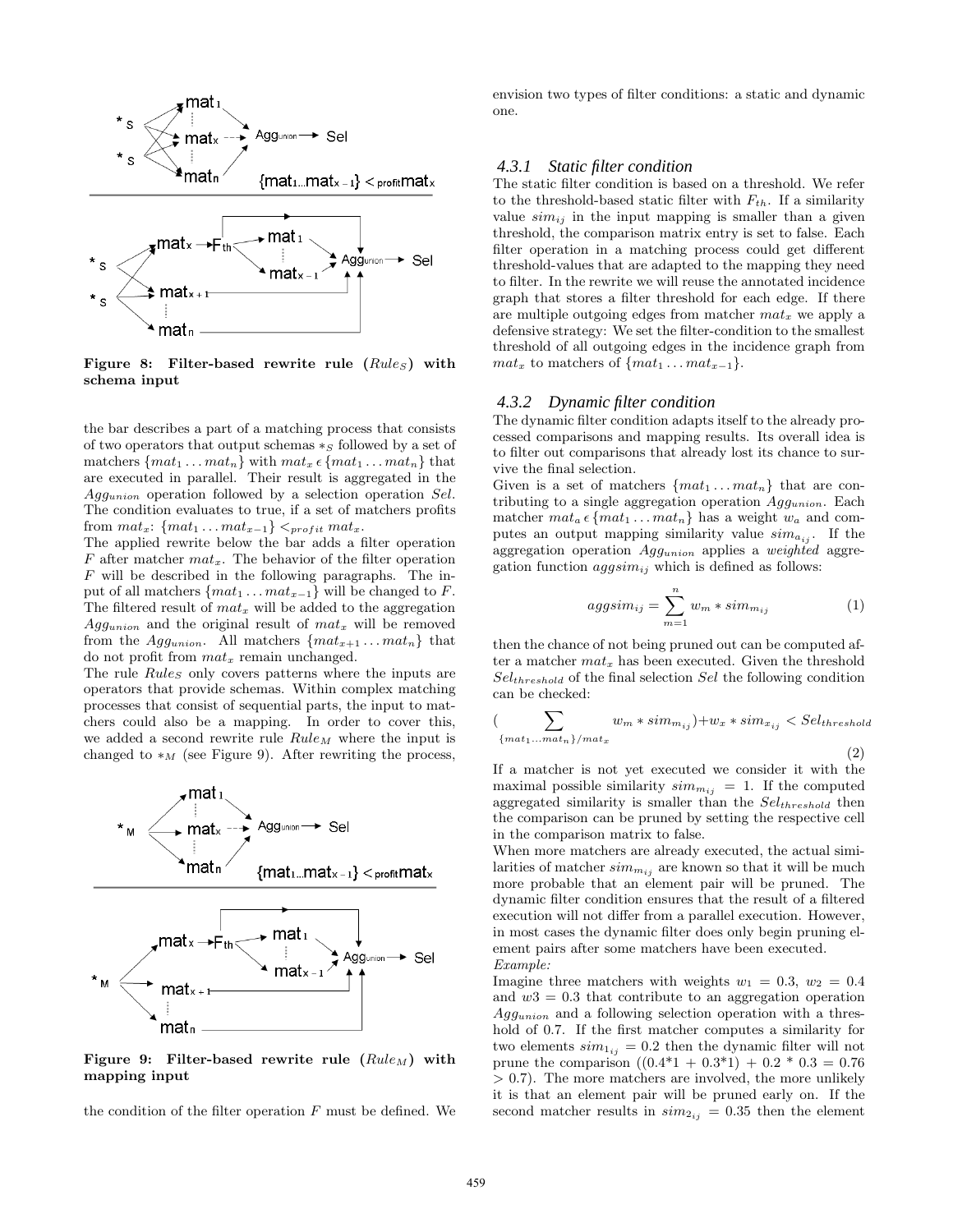

Figure 10: Filter-based rewrite rule  $(Rule_{dyn})$  with mapping input and dynamic filter condition

pair can be pruned since it will never survive the selection.  $((0.4*0.35 + 0.3*1) + 0.2 * 0.3 = 0.5 < 0.7).$ 

This dynamic strategy can be softened by setting the worst case result similarities smaller than 1:  $sim_{m_{ij}}$  < 1 for matchers that have not yet been executed. However, similar to the static filter condition this could change the result of a matching process in comparison to the unchanged process. Since applying the dynamic filter condition can be done between arbitrary matchers without changing the final result we add a further rewrite rule  $Rule_{dyn}$  (see Figure 10). Whenever two matcher  $m a t_a$  and  $m a t_b$  are executed in parallel, we apply these matchers in sequence and put a dynamic filter operator  $F_{dyn}$  in between them. The condition tries to ensure that the execution time of the first matcher  $R_a$  is smaller than the execution time of  $R_b$ . Typically this rewrite rule will be applied after the other filter rules have already been executed. Note that there also is an equivalent rule where the inputs are schemas instead of mappings.

### **4.4 Rewriting a matching process**

To apply the matching process rewrite rule for filtering we need an algorithm to find suitable patterns for adaptation in order to improve performance. The algorithm  $applyRule$ takes an incidence graph  $IG$ , a matching process  $MP$  and a specific rewrite rule  $RW$  as input. First all matching pattern instances are identified in the given process (line 2). In line 5, for each pattern instance the cost  $C$  is computed as described in the following paragraph. The cost estimates are stored in a map (line 6). If the  $costMap$  is not empty, the best pattern instance is selected in line 8 and rewritten in line 9. The function  $applyRule$  will be called recursively in line 10 in order to iteratively rewrite all occurrences of the given pattern. The algorithm terminates when the  $costMap$  is empty and all possible pattern instances are rewritten (see line 7).

Algorithm applyRule Input: Incidence Graph IG Input: Matching Process MP Input: Rewrite Rule RW **Output:** Rewritten Process  $MP'$ 1.  $MP' \leftarrow MP$ 2. patInstances ← findPatterns(RW, MP) 3.  $costMap \leftarrow \emptyset$ 4. for each *pInst* in *patInstances* 5.  $\cos t \leftarrow computeCost(pInst, IG, RW)$ 6.  $costMap.put(pInst, cost)$ 7. if  $costMap.size() > 0$ 

| 8. | $best \leftarrow costMap.getMinimum()$   |
|----|------------------------------------------|
| 9. | $MP' \leftarrow rewrite(best, RW)$       |
| 10 | $MD'$ , angle $P_{\alpha}$ lo(MD'IC DII) |

10.  $MP' \leftarrow applyRule(MP', IG, RW)$ 

We use a simple cost model based on the incidence graph to decide which pattern instance to rewrite for  $Rules$  and  $Rule_M$ .

#### Definition 5. Given

- The incidence graph that contains individual runtimes of matchers  $R_m$  for all  $Mat$  matchers.
- The percentage of relative speedup  $P_{ab}$  between two matchers  $mat_a, mat_b \in Mat$  as defined above. If there is no edge in the incidence graph from  $mat_a$  to  $mat_b$ then  $P_{ab} = 0$

The cost  $C_{x,\{1...n\}}$  of executing matcher  $mat_x$  before a set of matchers  $\{mat_1 \dots mat_n\}$  can be computed by:

$$
C_{x,\{1...n\}} = R_x + \sum_{a=1}^{n} (1 - P_{xa}) * R_a \tag{3}
$$

The rationale behind this cost-model is the following: The first matcher  $mat_x$  must be executed, hence its full runtime is considered. All matchers that have an incoming edge from  $mat_x$  add a fraction of their runtime cost to the overall cost that depends on the anticipated relative speedup  $P_{ab}$ . Computing the cost of a parallel execution of the given matchers is straightforward. Only the runtime-cost of all individual matchers need to be summed up.

#### Example:

Taking the values from the example incidence graph in Figure 6 the computed cost for first executing the name matcher and then executing all other matchers is:  $20 + ((1 - 0.55) *$  $10)+((1-0.6)*50)+((1-0.71)*80)+((1-0.75)*80)+(1 (0.69) * 40 = 100.1$ . Whereas first executing the namepath matcher would generate higher cost:  $40 + ((1 - 0.49) * 10) +$  $((1-0.59)*20)+((1-0.55)*50)+((1-0.49)*80)+80 = 196.6.$ 

# **5. MATCHING PROCESS EXECUTION SYS-TEM**

The overall architecture of our system is shown in Figure 11. It consists of three major components (1) a matching process modeling tool, (2) a matching process execution engine and (3) a matching process rewrite system.

We developed a schema matching system that is able to execute schema matching processes. Matching processes are defined at design time by applying our matching process graph model. The system is a meta matching system, i.e. we are agnostic towards the matcher library used. However, we implemented our own matcher library consisting of a number of operators and matchers. The system is able to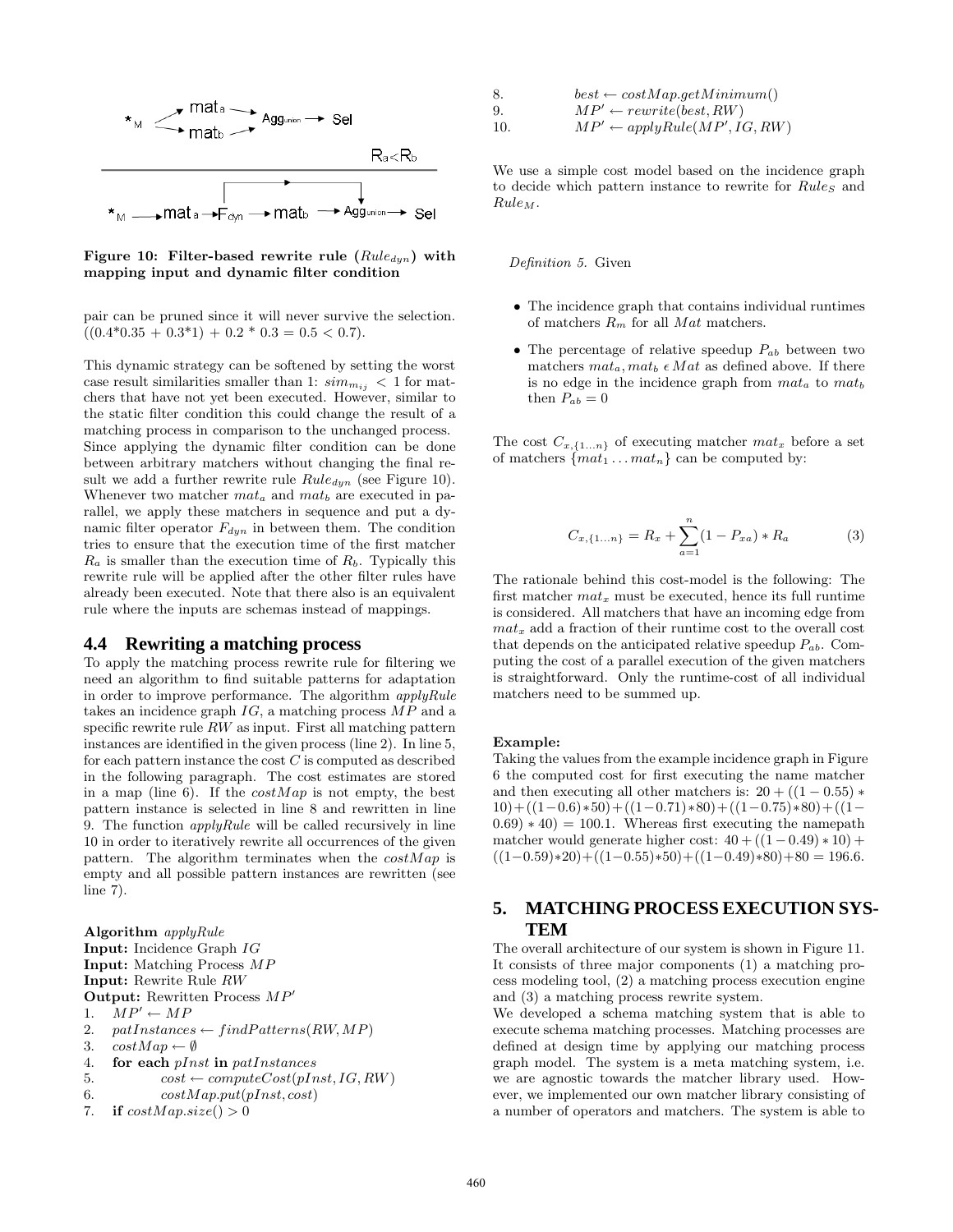

Figure 11: System architecture

match XML schemas, meta models or ontologies. In order to do this, we offer a number of adapters that transform these types of schemas into an internal model. Different selections of matchers can be used for defining a matching process for a specific domain. We also offer ways to export the found correspondences in domain specific mapping formats through mapping adapters.

## **5.1 Matching process modeling tool**

In order to simplify the design of matching processes, we developed a graphical modeling tool for matching processes (see Figure 12 for a screenshot).



Figure 12: Process modeling Tool

Our matching process is visualized as a graph. This graph visualization makes relationships between operations and data explicit. Operations can be added to the graph by using drag and drop from the set of tools. A distinctive feature of our matching processes is the ability to contain another matching process as a subgraph. This hides complexity and improves reuse of processes. The user is able to easily drill down the hierarchy of subgraphs.

The problem of state of the art matching tools was that only highly skilled experts are able to exploit the auto matching potential. And even for them the process requires a high manual effort. Matching process designers model and tune matching processes to specific application areas. On request they are able to define new processes for given problem areas and store them in a central repository of "best practices" matching processes.

If a user within business applications like a business process modeling tool (see Introduction) wants to use auto matching, he simply gets a selection of predefined matching processes. The complexity of the underlying matching process is hidden to the user. He only has to select the most appropriate matching process for his matching problem which can be done automatically or supported through description.

With our matching process modeling tool we also introduce debugging of matching processes. Matching process debugging is primarily intended for matching process designers. We allow a graph designer to incrementally step through a matching process. On each step the input and output of an operation as well as its parameters can be visualized and changed using a graphical mapping view. Immediate feedback about the impact of parameter changes is given which helps to optimize individual parts of the process. The designer does not need to inspect concrete similarity values or matrices. Instead, the mapping visualization hides most of the complexity. Also the user is able to step back in a matching process, change parameters and operators and step forward with applied changes. This backward/forward stepping is a must in programming environments and helps to significantly improve the quality of a matching process. A user is able to exchange the order of operations. As discussed in Section 2 this could improve runtime performance.

# **5.2 Rewrite recommendation system**

A distinctive feature of our matching process modeling tool is its connection to the developed matching process rewrite system introduced in this paper. The rewrite system supports the matching process designer in the development and tuning of a matching process. First the designer creates a graph with a number of matchers and operations. While developing the process, the designer asks the rewrite recommendation system to tune the performance of his strategy. It applies automatic rewrites on the graph to increase performance and quality. These rewrites can be confirmed or rejected by the process designer. The rewritten graph can be further extended or changed by the designer before finally storing it in the process repository. In this paper we introduced first rewrite rules, but we anticipate a number of further rules that improve speed as well as the quality of matching processes.

# **6. EVALUATION**

In our evaluation we want to study whether the rewriting of matching processes can achieve a significant reduction of the overall execution time. For that purpose we compare the performance impact of applying the dynamic filter operations on a process with parallel matchers in comparison to the use of the static threshold-based filter operation. Then we investigate the influence of the static filter condition threshold on the final FMeasure and the execution time. We quantify our results by measuring the execution time (in milliseconds or seconds depending on the size of the mapping problem). For quantifying the quality we reuse the common FMeasure.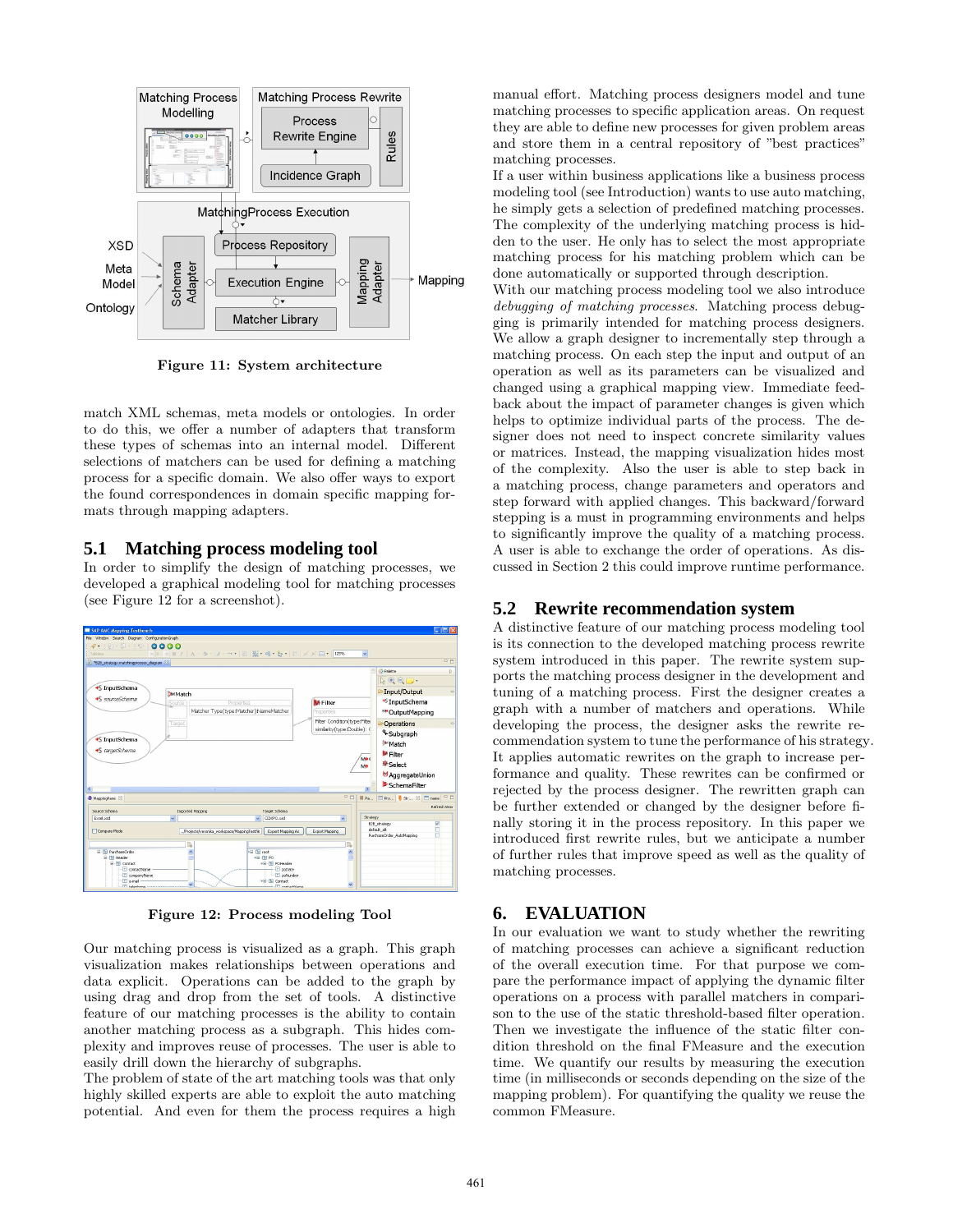

Figure 13: Rewritten matching processes after applying the rewrite rules

### **6.1 Setup**

For our evaluation we took three different sets of schemas from the purchase order domain:

- A small set of simple purchase-order schemas that was taken by Do et al. in the COMA evaluation [7]
- A set of mid-sized SAP customer and vendor schemas of new SAP solutions
- Big-sized SAP XI and SAP PI Business Partner schemas and an SAP SRM Purchase Order message type

| Table 1: Test Schemas               |                  |                |  |
|-------------------------------------|------------------|----------------|--|
| Schema Name                         | $\#\text{Nodes}$ | id             |  |
| Apertum                             | 143              | S <sub>0</sub> |  |
| Excel                               | 54               | S <sub>1</sub> |  |
| <b>CIDXPO</b>                       | 40               | S <sub>2</sub> |  |
| Noris                               | 56               | S <sub>3</sub> |  |
| OpenTrans - Order                   | 535              | S4             |  |
| SAP Business One - Business Partner | 198              | S <sub>5</sub> |  |
| SAP New - Vendor                    | 173              | S <sub>6</sub> |  |
| SAP New - Customer                  | 222              | S7             |  |
| SAP PI - Business Partner Message   | 3953             | S <sub>8</sub> |  |
| SAP XI - Business Partner           | 904              | S9             |  |
| SAP SRM - Purchase Order            | 5286             | S10            |  |

Table 1 lists the different schemas used, the number of nodes of the schemas and a reference id for use in the description of the experiments. The chosen schemas exhibit most characteristics of complex matching scenarios such as verbose naming, flat structures and deeply nested structures. Also the size of the schemas is quite heterogeneous ranging from 40 elements to more than 5000 elements. For the evaluation we run several matching processes for computing mappings between combinations of the given schemas.

We computed the incidence graph for that matching library with 5 matchers: Name, Namepath, Leaf, Child, Parent and applied our different rewrite rules:

- (a) *Parallel*: First, no rewrite is applied and a parallel matching process is constructed.
- (b) SequentialThreshold: We applied the rewrite rules  $Rules$  and  $Rule_M$  to the parallel process. For the filter-operator we took the static filter  $F_{th}$ .
- (c) SequentialDynamic: We applied the rewrite rules  $Rules$  and  $Rule_M$  to the parallel process, but instead of  $F_{th}$  we took the dynamic filter  $F_{dyn}$ .

• (d) SequentialBoth: We applied  $Rule_{dyn}$  onto the rewritten process from (b) to bring the remaining parallel operations in a sequence with a dynamic filter.

Figure 13 visualizes all generated matching processes used in the evaluation.

## **6.2 Results**

Figure 14 shows the execution time results of the four evaluated matching processes on different combinations of schemas. As can be seen in all cases the execution times of the rewrit-



Figure 14: Comparing execution time between the combined and the rewritten processes.

ten processes are significantly smaller. The improvement is stable over different sizes of schemas. It can be seen that ap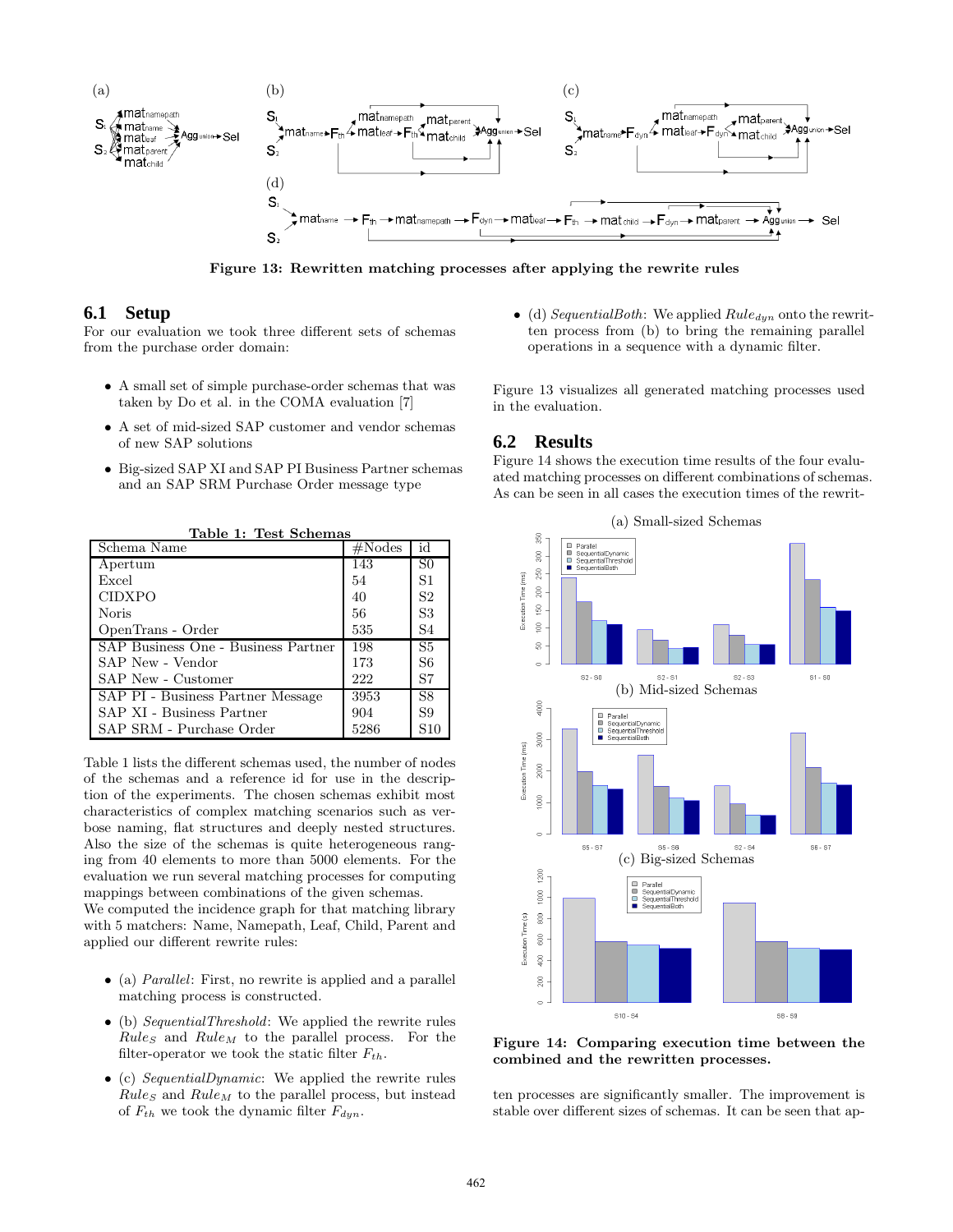plying the rewrite rules  $Rule_M$  and  $Rules$  and using the dynamic filter improves the performance by about 30-40% (SequentialDynamic). Here it is important to note that the result quality will never be different from its parallel combined equivalent (Parallel). By using the threshold-based process (SequentialThreshold) execution time is reduced by about 50%. For those schemas where we have a gold-standard mapping we could see that the FMeasure did also not deteriorate. This was achieved by a conservative filter condition to not prune element pairs relevant for the the final result. By applying the  $Rule_{dyn}$  on a process that was already rewritten using a threshold-based filter an additional improvement can be achieved (SequentialBoth). Note that the first matcher still has to compute the full cross-product of source and target schema elements since the first filter is applied after that matcher. Therefore a significant part of the remaining 50% execution time is lost for that first matcher. By combining our rewrite rules with clustering or blocking strategies that we discussed in Section 2 we could further reduce the overall execution time significantly. Moreover, the rewrite rules allow to execute a matching process with more matchers within the same time-frame which could improve the matching quality.

 $\circ$ 

 $0.0$ 

 $0.2$ 



Static Filter Threshold

 $0.6$ 

 $0.8$ 

 $1.0$ 

 $0.4$ 

Figure 15: Influence on Execution Time and F-Measure of changing the filter threshold

In order to understand the influence of the filter threshold in the static filter-operator we changed the threshold from 0 (nothing is filtered) to 1 (everything is filtered). In Figure 15 the effect on FMeasure and performance is illustrated for matching schemas S0 and S1. It also explains the interplay of quality and execution time for a given matching problem. The graph (a) shows the FMeasure of the combined graph

versus the FMeasure of the rewritten sequential strategy with a changing filter-threshold. Obviously for thresholds below 0.4 the FMeasure is not reduced. For higher threshold values above 0.4 the FMeasure begins to deteriorate drastically. But as can be seen in Figure 15(b) by increasing the filter threshold the execution time decreases rapidly already for very low thresholds while higher thresholds have only a modest impact. This behavior is explained as follows. The first matcher produces many element pairs with very low similarity values. If a filter threshold is set at a very low level e.g. 0.05 a very high number of pairs can be pruned. This significantly improves performance without changing the FMeasure since the pruned matches are very unlikely to contribute to the final result. Based on this observation we chose a very pessimistic threshold in our experiments since the performance improvements for higher thresholds are negligible.

Note that the slight increase of FMeasure at 0.45 is a positive side-effect of the filtering approach. Some matchers produce noisy results, which negatively influence the final weighted aggregation. The filter operator is able to prune out that noise. Hence a small increase of the FMeasure is possible.

# **7. CONCLUSION**

In this paper we have introduced a generic approach to optimize the performance of matching processes. Our approach is based on rewrite rules and is similar to rewrite-based optimization of database queries. We initially focused on filterbased rewrite rules comparable to predicate push-down in database query plans. We assume that additional rewrite rules will allow further performance- or match quality improvements.

We implemented two versions of the filter-based strategy, a dynamic and static one. With our approach we are able to speedup matching processes executing several matchers in parallel. We rewrite the parallel processes into sequential processes and improve the performance significantly by early pruning many irrelevant element combinations. Our evaluation proves the effectivity of our approach on a number of SAP service interfaces that need to be matched when modeling Business Processes.

Also we further simplified the modeling of matching processes by introducing a dedicated graphical modeling tool. This tool significantly reduces the time for a matching process designer to create and tune a matching process to his needs. Here a special recommender system was developed that makes use of the presented rewrite rules.

A number of open issues will be addressed in our future work:

Identification of further rewrite rules We will develop further rewrite rules, that will not only focus on performance improvements but also on quality. Given the number of mapping and schema operators we see a big potential for improvement. Intersections of mappings typically help to improve precision. Thus applying two configurations of matchers and then intersecting the result instead of aggregating all into one AggregateUnion-operations will certainly be helpful.

Extend cost model Our cost-model seems to be sufficient for the filter-operation and its performance improvement goal. But when it comes to selecting between different types of rules a more advanced cost function is needed. That function should also cover quality aspects. It should be cus